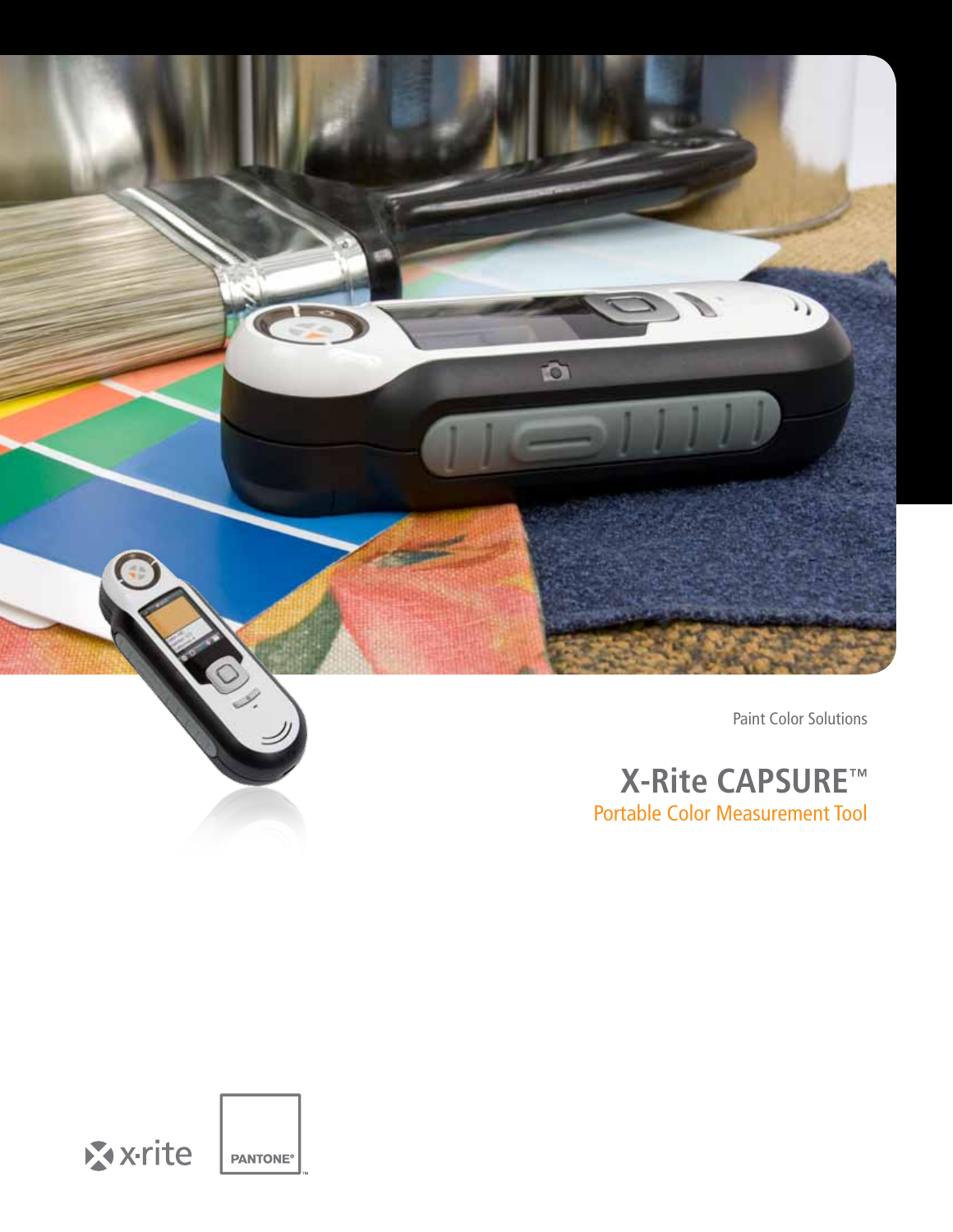## **X-Rite CAPSURE Advantages**

**Save time while serving more customers and serving them more efficiently with the X-Rite CAPSURE**

The revolutionary handheld color measurement tool that accurately reads color on a wide range of surfaces and materials to produce a precise match with any of thousands of colors from available electronic fan decks. CAPSURE is lightweight and easy to use. With minimal training, paint department employees can help customers identify colors on walls, carpets, furniture, flooring, clothing — virtually any inspiration object. CAPSURE can also isolate colors within a multi-colored pattern for developing matching or complementary color palettes. Color information can be recorded and saved for selecting accent colors or downloaded for in-store paint mixing.

The CAPSURE technology expands color and appearance reality through accurate color representation, measurement and simulation through this portable, easy-to-use device.





| ×  |  |
|----|--|
|    |  |
|    |  |
|    |  |
|    |  |
|    |  |
| Y. |  |
|    |  |
|    |  |
|    |  |
|    |  |

**Portable, Convenient Intuitive User Interface Adaptable, Expandable**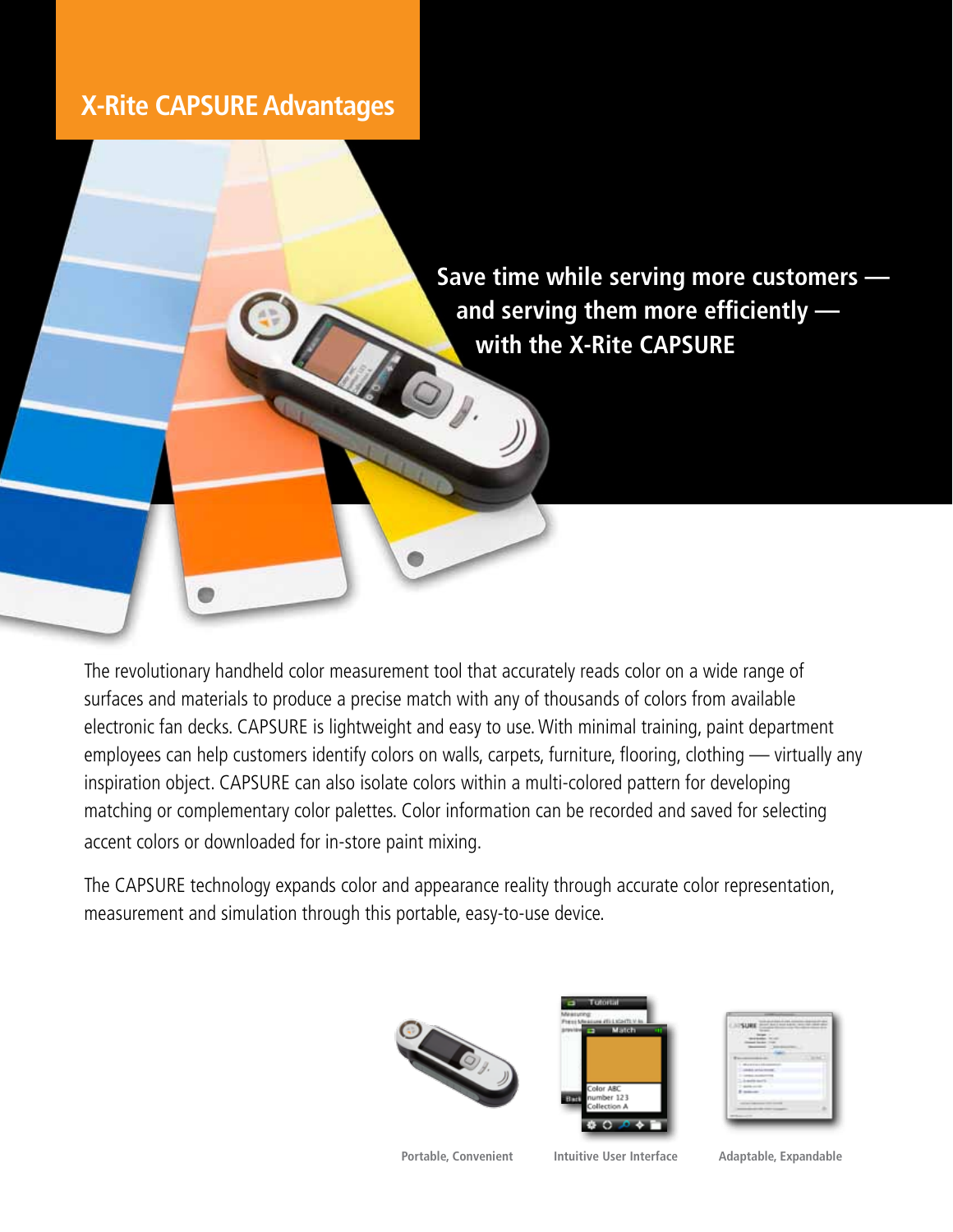

# Portable Color Measurement Tool

### Product Features:

- •**Easy to Use.** Intuitive, operable with minimal training with onboard tutorial
- •**Quick, Accurate.** Preview samples before measurement; zoom in to manually select specific areas or automatically identify the dominant shades from detailed and multicolored samples
- **Comprehensive.** Identifies colors from a wide range of surfaces, materials and fabrics, including accurate reads from multi-colored patterns
- **Portable, Convenient.** Goes wherever you need to go; lightweight and powered with a USB rechargeable battery
- **Saves Data, Saves Time.** Stores up to 100 measurements and features a built-in microphone to create an audio record for each color
- **Streamlines Color Selection.** Proprietary, one-click color matching system accurately identifies color components, quickly cross check the best matches between color collections
- **Customer Friendly.** CAPSURE provides color recommendations to aid in the customer selection and design process with Harmony Palettes, Similar Colors and Color Navigation, ideal when searching for extra inspiration.
- **Enhances Creativity.** Allows recall saved colors to create custom palettes and merge choices with popular design applications
- **Adaptable, Expandable.** Unit can be updated with all the latest color collections; desktop software allows for easy synchronization and addition of new collections
- **Paint Mixing Option.** Color selection can be custom-matched with a link to in-store paint mixing system
- **Increased Customer Service.** Less time is required for matching; portable units also ideal for rental, giving customers option to match their own colors and return to store with data for custom paint mixing
- Includes your specific or a standard selection of paint fandecks